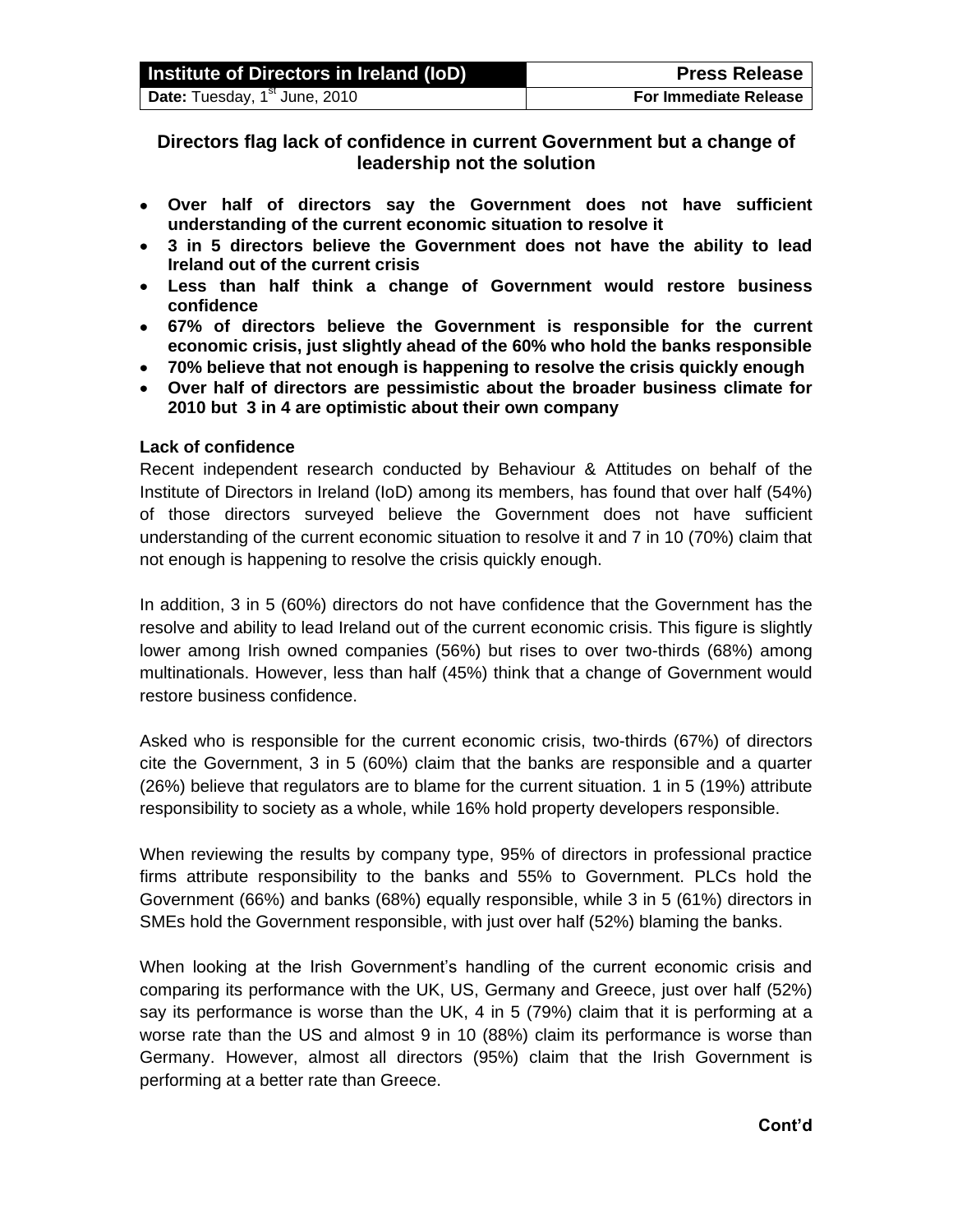### **Business sentiment**

With regard to the prospects for Irish business in 2010, over half (57%) of directors surveyed are pessimistic about the broader business climate in Ireland. However, the level of optimism has more than doubled when compared to similar research conducted in 2008. 2 in 5 (41%) directors are now optimistic about the broader business climate, compared to less than 1 in 5 (18%) in 2008.

Irish owned companies are more optimistic (45%) than multinationals (38%), and the highest levels of optimism are among those companies with a turnover of  $\epsilon$ 5 million or over (41%) and those employing between 25 and 100 staff (50%).

Regarding the outlook for their own company over the next 12 months, almost 3 in 4 (73%) directors are optimistic.

4 in 5 (82%) claim that competing for business is a challenge, with 3 in 4 (73%) also citing remaining profitable and providing better value as challenges. Interestingly, cutting costs is a challenge for just half of businesses (50%), while keeping afloat (36%) and negotiating rents downwards (36%) are seen as less challenging.

When questioned on what is needed to restore business confidence, almost all directors cited freeing up credit to business (96%), stability in financial markets (95%) and maintaining low interest rates (93%). In addition, 3 in 4 (77%) said reducing Government spending, while over half (57%) cited the transfer of loans to NAMA as necessary to restore business confidence.

Taking steps to boost business and public confidence (99%), reducing energy costs (93%) and promoting Irish goods (91%) were all cited as being important to alleviating business hardships.

Commenting on the findings, Maura Quinn, Chief Executive, Institute of Directors in Ireland, said: "What these results show is that directors in Ireland do not have confidence in the political leadership of this country, and while 3 in 5 believe the current Government does not have the ability to lead us out of economic crisis, equally, less than half are of the view that a change of Government would make any difference to restoring business confidence.

"Sentiment for the broader business climate remains pessimistic, with freeing up credit and financial stability being key to recovery. We are seeing signs of improvement though, with challenges shifting from the survival mode of the past and the majority of directors claiming to be optimistic about the outlook for their own businesses."

# **Ends**

# **For further information please contact:**

Nicola O'Sullivan, PR & Communications Executive, Institute of Directors in Ireland Tel: +353 1 296 4093 Mob: +353 86 603 4044